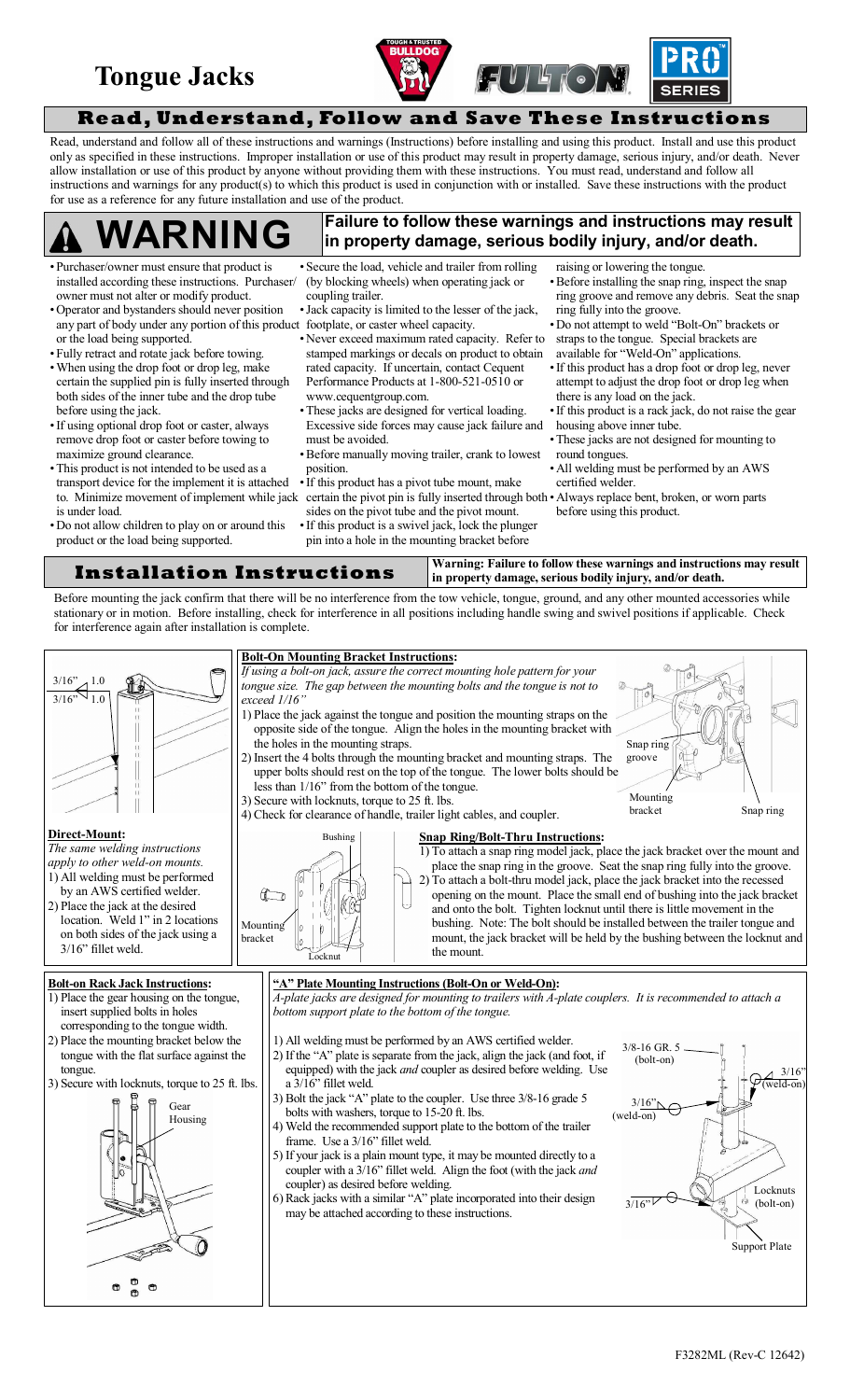

### **Maintenance**

The following procedures should be performed at least annually: For side-wind models, the internal gearing and bushings of the jack must be kept lubricated. Apply a small amount of automotive grease to the internal gearing by removing the jack cover, or if equipped, use a needle nose applicator or standard grease gun on the lubrication point found on the side of the jack near the crank. Rotate the jack handle to distribute the grease evenly. A lightweight oil must be applied to the handle unit at both sides of the tube for side-wind models. If equipped, the axle bolt and nut assembly of the caster wheel must also be lubricated with the same light weight oil. For top-wind models, apply a lightweight oil to the screw stem. If this product is used in a marine environment, flush the jack assembly and bushings with fresh water, and apply fresh lubricant.



## **How to Order**

Use only Cequent Performance Products' parts or parts of equal quality for repair. Replacement parts are available through Cequent Performance Products' Customer Service Department, 1-800-521-0510. Please specify product model number.

## **Limited Warranty**

- Limited Warranty. Cequent Trailer Products, Inc. ("We" or "Us") warrants to the original consumer purchaser only ("You") that the product purchased will be free from material defects in both material and workmanship, normal wear and tear excepted, for a period of **five years for Bulldog® and Fulton® products and one year for the Pro-Series® products**. The foregoing warranty is valid only if the installation and use of the product is in accordance with product instructions. There are no other warranties, express or implied, including the warranty of merchantability or fitness for a particular purpose. If the product does not comply with the applicable limited year warranty, Your sole and exclusive remedy is that We will replace the product without charge to You and within a reasonable time or, at our option, refund the purchase price. This limited warranty is not transferable.
- Limitations on the Warranty. This limited warranty does not cover: (a) normal wear and tear; (b) damage through abuse, neglect, misuse, or as a result of any accident or in any other manner; (c) damage from misapplication, overloading, or improper installation, including welds; (d) improper maintenance and repair; and (e) product alteration in any manner by anyone other than Us, with the sole exception of alterations made pursuant to product instructions and in a workmanlike manner.
- **Obligations of Purchaser.** You must retain Your product purchase receipt to verify date of purchase and that You are the original consumer purchaser. To make a warranty claim, contact Us at 47774 Anchor Ct. W., Plymouth, MI 48170, 1-800-521-0510, identify the product by make and model number, and follow the claim instructions that will be provided. The product and the purchase receipt must be provided to Us in order to process Your warranty claim. Any returned product that is replaced or refunded by Us becomes our property. You will be responsible for return shipping costs.
- **Remedy Limits.** Repair or replacement is Your sole remedy under this limited warranty or any other warranty related to the product. We shall not be liable for service or labor charges incurred in removing or replacing a product or any incidental or consequential damages of any kind.
- **Assumption of Risk.** You acknowledge and agree that any use of the product for any purpose other than the specified use(s) stated in the product instructions is at Your own risk.
- **Governing Law.** This limited warranty gives You specific legal rights, and You also may have other rights which vary from state to state. This limited warranty is governed by the laws of the State of Michigan, without regard to rules pertaining to conflicts of law. The state courts located in Oakland County, Michigan shall have exclusive jurisdiction for any disputes relating to this warranty.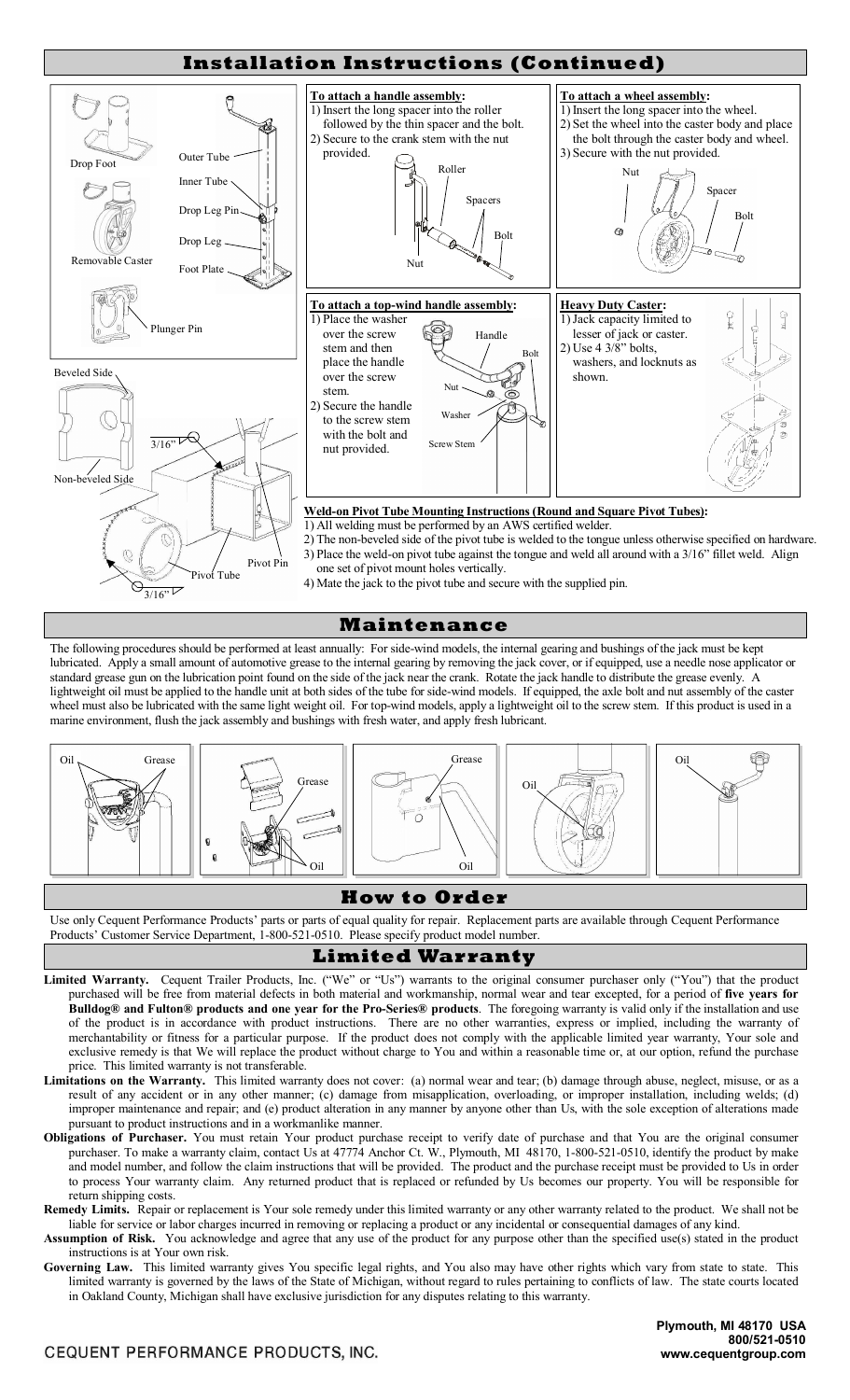## Vérins de fourche





**Lisez, comprenez, suivez et conservez ces instructions**

Il importe de lire, comprendre et observer toutes les instructions et avertissements avant d'installer et utiliser ce produit. Installer et utiliser ce produit uniquement selon les instructions. Une installation ou utilisation inadéquate peut entraîner des dommages à la propriété, des blessures sévères, et/ou le décès. Ne jamais autoriser une personne à installer ou utiliser ce produit sans lui fournir ces instructions. Il importe aussi de lire, comprendre et observer toutes les instructions et avertissements relatifs au(x) produit(s) qui seront installés ou utilisés conjointement avec celui-ci. Conserver ces instructions pour consultation lors d'une installation ou utilisation ultérieure du produit.

# **Ne pas suivre ces avertissements et ces instructions peut mener à ADVERTISSEMENT des dommages à la propriété, de graves blessures et/ou la mort.**

- L'acheteur/propriétaire doit faire en sorte que ce produit soit installé conformément à ces instructions. L'acheteur/propriétaire ne doit pas altérer ou modifier le produit.
- L'opérateur et les spectateurs ne doivent jamais placer toute partie du corps sous toute section de ce produit ou sous la charge supportée.
- Retirez entièrement et tournez le vérin avant le remorquage.
- Si ce produit est monté sur un pied tombant, assurez-vous que la goupille fournie est bien insérée dans les deux côtés du tube intérieur et du tube tombant avant d'utiliser le vérin.
- Si vous utilisez le pied tombant ou la roulette optionnel, retirez toujours ce pied ou cette roulette avant de remorquer pour maximiser le dégagement au sol.
- Ce produit n'est pas conçu pour servir de dispositif de transport pour l'accessoire auquel il est attaché. Réduisez le déplacement de l'accessoire tandis que le vérin est sous la charge.
- Ne laissez pas les enfants jouer sur ou autour de ce produit ou de la charge supportée.
- Fixez la charge, le véhicule et la remorque pour ne pas rouler (en bloquant les roues) en utilisant le vérin ou en attachant la remorque.
- La capacité du vérin se limite à la moindre capacité que ce soit le vérin, la plaque de fixation rainure de la bague et retirez les débris. Placez ou la roulette.
- Ne dépassez jamais la capacité nominale maximum. Reportez-vous aux marques ou aux décalques estampés sur le produit pour obtenir la capacité nominale. Si vous n'êtes pas certain, contactez Cequent Performance Products au
- 1-800-521-0510 ou à [www.cequentgroup.com.](http://www.cequentgroup.com.) Ces vérins sont conçus pour un chargement vertical. Les forces latérales excessives peuvent provoquer la défaillance du vérin et doivent être évitées.
- Avant de déplacer manuellement la remorque, tournez la manivelle jusqu'à la position la plus basse.
- Si ce produit est monté sur un tube pivot, assurezvous que la goupille du pivot est bien insérée dans les deux côtés du tube pivot et le montage du pivot.
- goupille du piston plongeur dans un trou dans la fixation de montage avant de soulever ou d'abaisser la fourche.
- Avant d'installer la bague à ressort, inspectez la bien la bague à ressort entièrement dans la rainure.
- N'essayez pas de souder les fixations « boulonnées » ou les sangles de la fourche. Des fixations spéciales sont disponibles pour les applications « soudées ».
- Si ce produit a un pied tombant ou une patte tombante, n'essayez jamais de l'ajuster lorsqu'il y a une charge quelconque sur le vérin.
- Si ce produit est un vérin à crémaillère, ne soulevez pas le boîtier d'engrenage au-dessus du tube intérieur.
- Ces vérins ne sont pas conçus pour être montés sur des fourches rondes.
- Toutes les soudures doivent être faites par un soudeur certifié AWS.
- Remplacez toujours les pièces pliées, brisées ou usées avant d'utiliser ce produit.

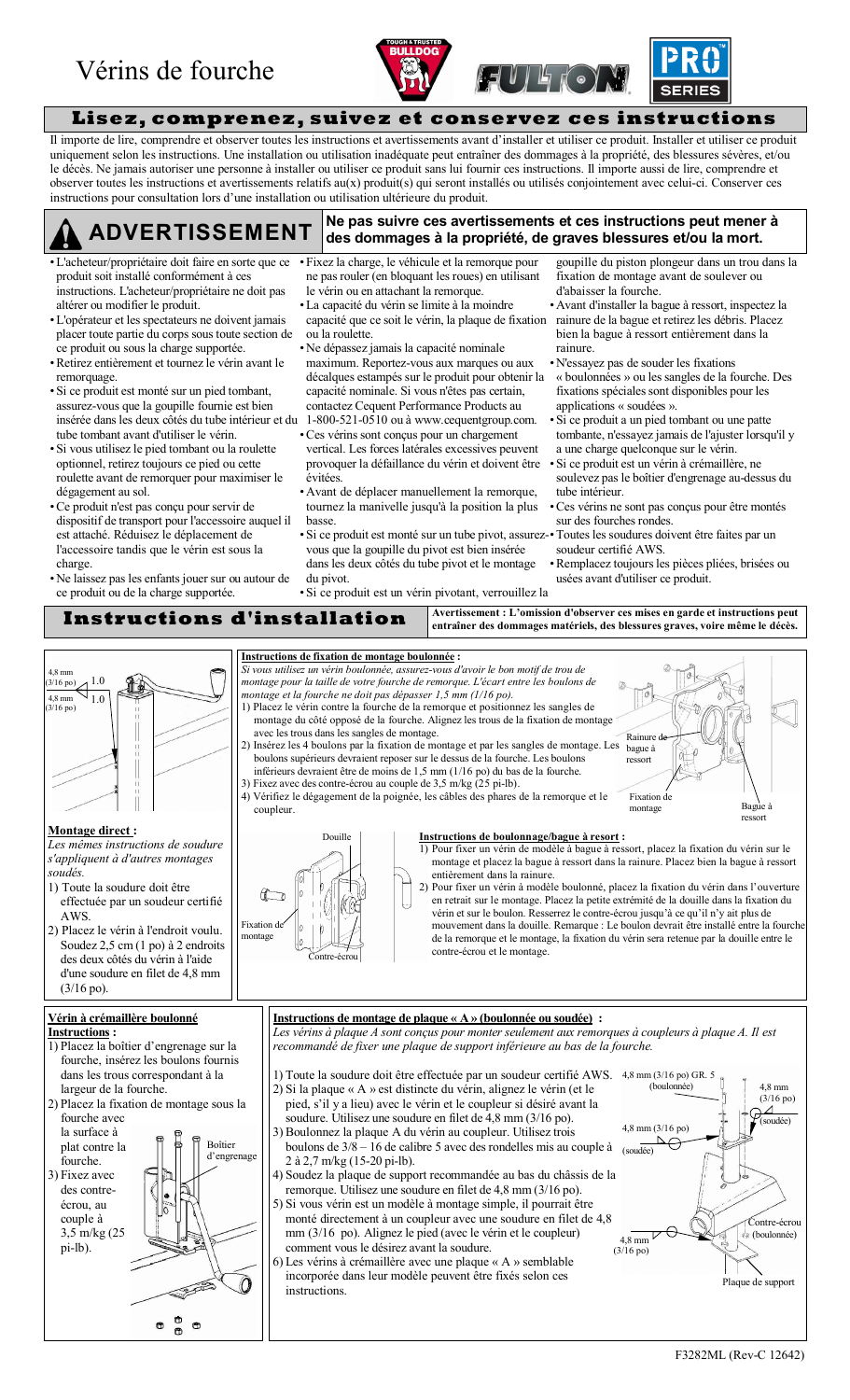

## **Entretien**

Les procédures suivantes doivent être effectuées au moins une fois par an : Pour les modèles à vent latéral, l'engrenage interne et les douilles du vérin doivent rester lubrifiés. Appliquez une petite quantité de graisse automobile aux roulements internes en retirant l'enveloppe du vérin, ou s'il y a lieu, utilisez un applicateur à bec effilé ou un pistolet de graisse standard sur le point de lubrification qui se trouve sur le coté du vérin près de la manivelle. Tournez la poignée du vérin pour répartir uniformément la graisse. Il faut appliquer une huile légère à la poignée des deux côtés du tube pour les modèles à vent latéral. Si vous avez un assemblage d'écrou et boulon d'essieu de la roulette doit aussi être lubrifié avec la même huile légère. Pour les modèles à vent supérieur, appliquez une huile légère à la tige de la vis. Si le produit est utilisé dans un environnement marin, drainez l'assemblage du vérin et les douilles avec de l'eau fraîche et appliquez du lubrifiant frais.



## **Comment commander**

Utilisez seulement les pièces ou les pièces de qualité égale de Cequent Performance Products pour les réparations. Les pièces de rechange sont disponibles auprès du service à la clientèle de Cequent Perfoemance Products, au 1-800-521-0510. Veuillez spécifier le numéro de modèle des produits.

## **Garantie limitée**

- Garantie Limitée. Les produits de remorque Cequent, Inc. ('Nous') garantit à l'acheteur original seulement ('Vous') que le produit acheté aura aucun défaut matériel soit en matériaux et en main d'œuvre, l'usure normal est attendu, pour une durée de cinq ans pour les produits de Bulldog® et Fulton® et un an pour les produits de la Pro-Series®. Cette garantie est valide seulement si l'installation et l'utilité du produit s'accordent avec les directives du produit. Il n'y a aucune autre garantie, exprimée ou implicite, incluant la garantie de qualité du marchand ou d'adaptation pour une raison particulière. Si le produit ne se conforme pas à la garantie limitée applicable d'un an, Votre seul et exclusif choix de remédier est que Nous remplacerons le produit sans frais à Vous et en temps raisonnable ou, si nous choisissons, rembourser le prix de l'achat. Cette garantie limitée ne se transfère pas
- Les Limites de la Garantie. Cette garantie limitée n'inclue pas: (a) l'usage normal; (b) dommage à cause d'abus, négligence, utilité incorrecte, ou en résultat d'un accident ou par autres façons; (c) dommage à cause de l'application incorrecte, sur-chargement ou installation incorrecte, incluant le soudage; (d) le maintien et les réparations incorrectes; et (e) changement du produit quelconque par autre personne que Nous, avec seul l'exception des changements faits d'après les directives du produit et à la façon d'un ouvrier.
- Les Obligations de l'Acheteur. Vous devez garder Votre reçu de l'achat du produit pour vérifier la date de l'achat et que Vous êtes l'acheteur consommateur original. Pour faire une demande de garantie, contactez Nous au 47774 Anchor Ct. W., Plymouth, MI 48170, 1-800-521-0510, identifiez le produit avec la marque et le numéro du modèle, et suivez les directives de demande qu'on donnera. Le produit et le reçu de l'achat devront Nous être donnés afin de procéder avec Votre demande. Tout produit retourné qui est remplacé ou remboursé Nous appartient. Vous serez responsable pour les frais de transport pour le retour.
- **Limite à faire Remédier**. Réparer ou remplacer est Votre seul choix pour remédier avec cette garantie limitée ou toutes autres garanties reliées à ce produit. Nous ne serons pas responsables des frais de service ou des frais de main d'œuvre causés par l'enlèvement ou le remplacement d'un produit ou autres dommages des incidents ou conséquences quoi que ce soit.
- Assumé le Risque. Vous reconnaissez et acceptez que tout usage du produit pour n'importe quelle utilité autre que l'utilité (les utilités) spécifiquement écrite(s) dans les directives du produit est à Votre risque.
- Loi Gouvernante. Cette garantie limitée Vous donne des droits légaux, et Vous avez possiblement d'autres droits qui varient d'état en état. Cette garantie est gouvernée par les lois de l'état de Michigan, sans égard aux règlements en ce qui concerne les conflits de loi. La cours d'état situé dans le comté Oakland, Michigan aura la juridiction exclusive pour toutes disputes liées à cette garantie.

## CEQUENT PERFORMANCE PRODUCTS, INC.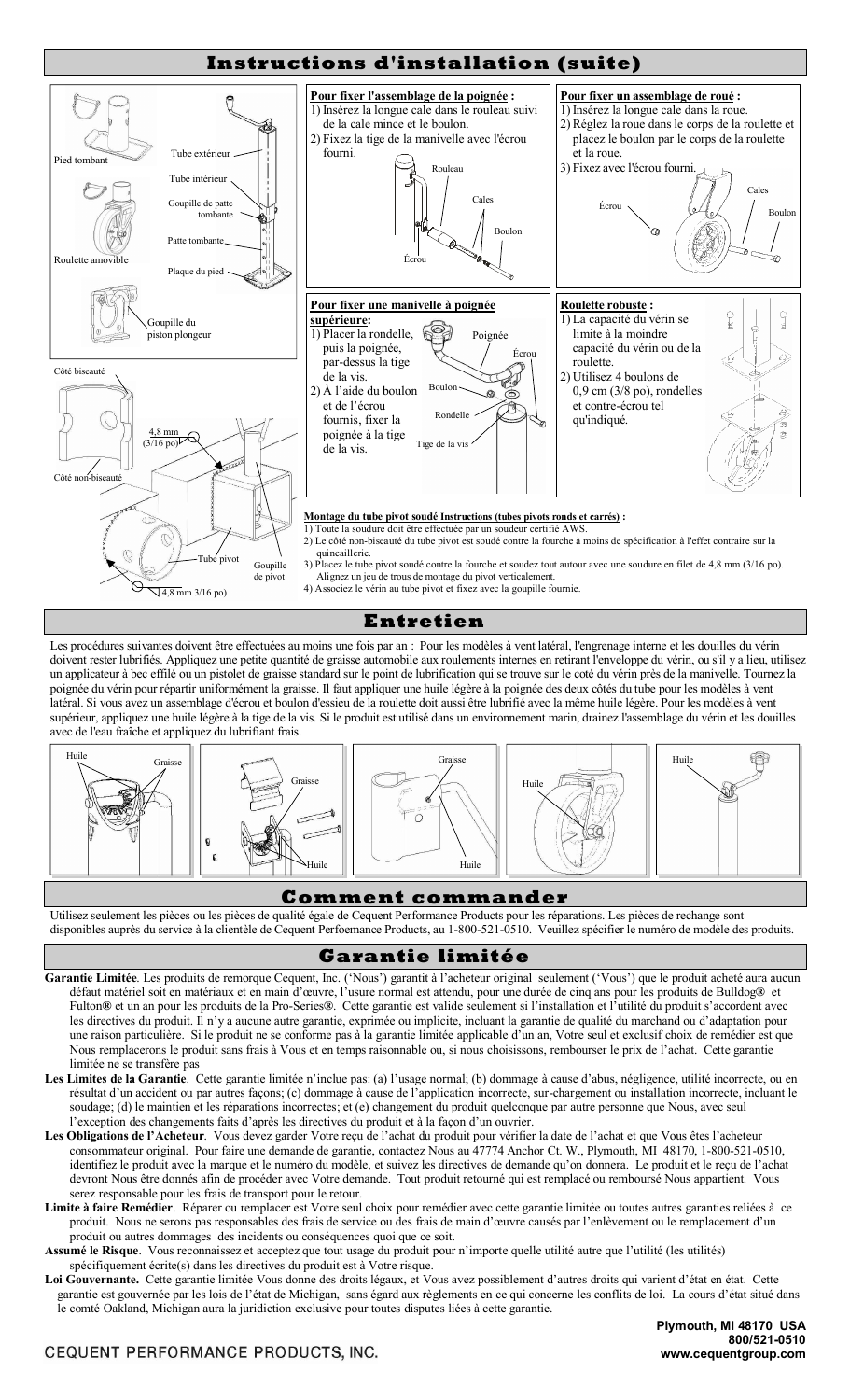## Gatos de barra





**Lea, comprenda, siga y guarde estas instrucciones**

Lea, entienda y siga estas instrucciones y advertencias (Instrucciones) antes de instalar y usar este producto. Instale y use este producto únicamente según se especifica en estas instrucciones. La instalación o uso incorrectos de este producto podría resultar en daños a la propiedad, lesiones serias y/o la muerte. Nunca permita que alguien instale o use este producto sin entregarle estas instrucciones. Usted debe leer, entender y seguir todas las advertencias para cualquier producto que se use o se instale en combinación con este producto. Conserve estas instrucciones con el producto para uso como referencia para cualquier instalación futura.

#### **Si no cumple con estas advertencias e instrucciones, puede ocasionar daño a la propiedad, graves lesiones corporales y/o la muerte. ADVERTENCIA**

- El comprador/propietario debe asegurarse de que el producto se instale según estas instrucciones. El comprador/propietario no debe alterar ni modificar el producto.
- El operador y las personas próximas deben tener cuidado de no colocar nunca ninguna parte de su cuerpo debajo de ninguna parte de este producto o de la carga que está apoyada.
- Retraiga y gire el gato por completo antes de remolcar.
- Al usar la pata de apoyo o la pata telescópica, asegúrese de que el pasador proporcionado esté totalmente insertado a través de ambos lados del tubo telescópico medio y del interior antes de usar el gato.
- Si utiliza la pata de apoyo o la rueda pivotante opcional, siempre quite la pata o la rueda antes de que pueden causar que el gato falle. suelo.
- Este producto no está diseñado para ser usado como dispositivo de transporte del implemento al que está unido. Minimice el movimiento del implemento mientras el gato esté cargado.
- No permita que los niños jueguen sobre este

producto o cerca del mismo, ni sobre la carga que pasador de émbolo en un orificio de la ménsula soporta.

- Asegure la carga, el vehículo y el remolque para evitar que rueden (bloqueando las ruedas) cuando opere el gato o acople el remolque.
- La capacidad del gato está limitada a la menor entre la capacidad del gato, la placa de la pata o de la rueda pivotante.
- Nunca exceda la capacidad máxima establecida. Consulte las marcas impresas o las etiquetas adhesivas en el producto para obtener la maxima capacidad. Si no está seguro, póngase en contacto pata telescópica, nunca intente ajustar la pata de con Cequent Performance Products al 1-800-521- 0510 o [www.cequentgroup.com.](http://www.cequentgroup.com.)
- Estos gatos están diseñados para carga vertical. Las fuerzas laterales excesivas deben evitarse ya
- remolcar para maximizar el espacio libre hasta el Antes de mover manualmente el remolque, bájelo Estos gatos no están diseñados para montarlos en a la posición más baja.
	- Si este producto tiene un montaje para un tubo pivotante, asegúrese de que el pasador de pivote esté totalmente insertado a ambos lados del tubo pivotante y del montaje del pivote. Si este producto es un gato oscilante, bloquee el

 Todas las soldaduras deben ser realizadas por un soldador certificado por AWS.

 Siempre reemplace las piezas dobladas, rotas o desgastadas antes de usar este producto.

de montaje antes de elevar o bajar la barra. Antes de instalar el anillo de expansión, inspeccione y quite la suciedad de la ranura del anillo de expansión. Apoye por completo el anillo

 No intente soldar a la barra los soportes o correas de instalación con perno. Hay ménsulas especiales disponibles para aplicaciones de

Si este producto tiene una pata de apoyo o una

apoyo o la pata telescópica cuando el gato esté

 Si este producto es un gato de cremallera, no eleve la caja de los engranajes por encima del

de expansión en la ranura.

³soldadura´.

cargado.

tubo interior.

barras redondas.

Instrucciones de instalación **Advertencia:** Si no cumple con estas advertencias e instrucciones, puede **ocasionar daño a la propiedad, graves lesiones corporales y/o la muerte.**

Antes de montar el gato confirme que no haya interferencias desde el vehículo de remolque, la barra, el suelo ni ningún otro accesorio montado mientras esté estacionado o en movimiento. Antes de la instalación, verifique que no haya interferencias en todas las posiciones, incluyendo las posiciones de la manivela y de giro, si corresponde. Después de haber completado la instalación, vuelva a verificar que no haya interferencias.

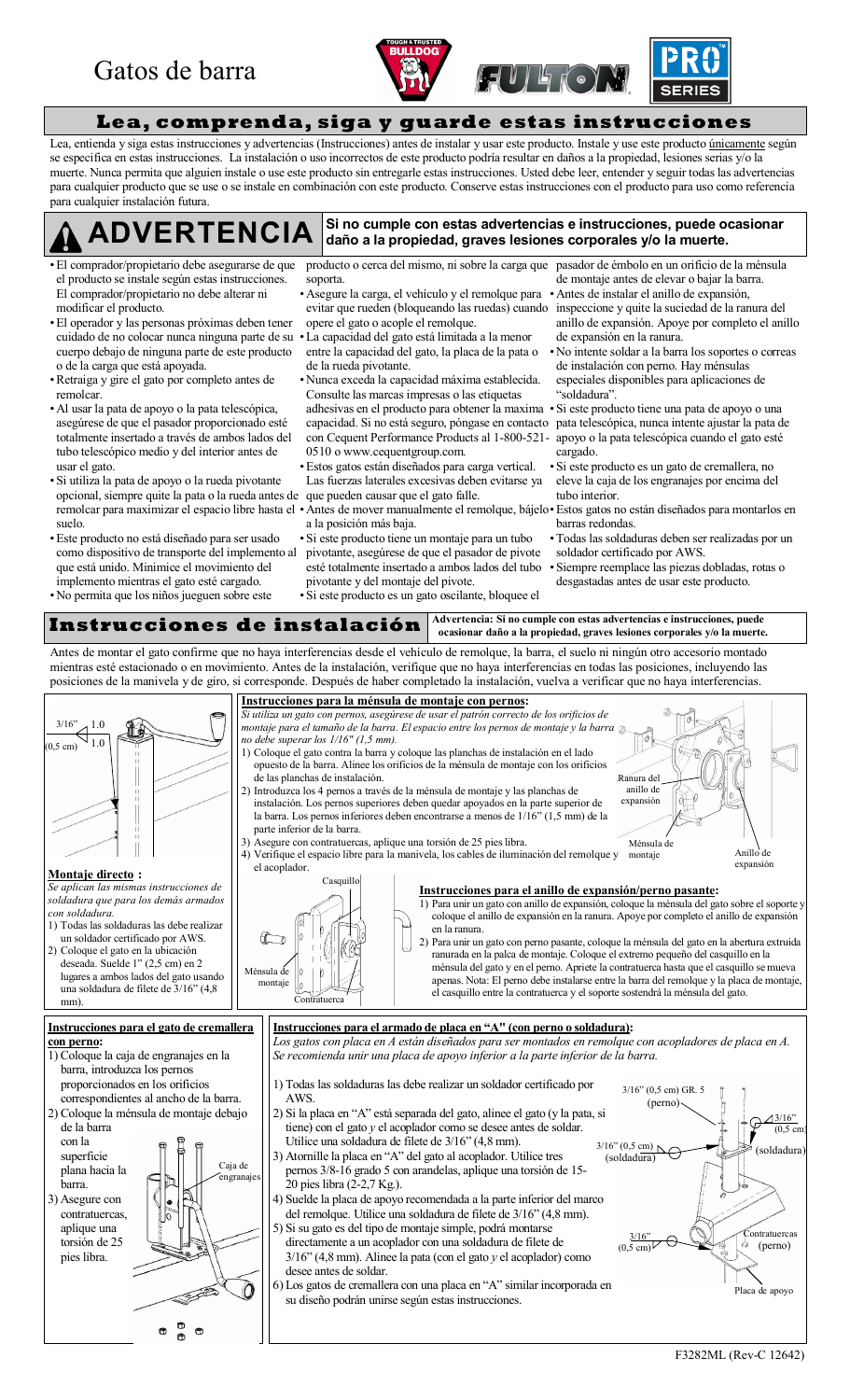

## **Mantenimiento**

Los procedimientos siguientes se deben realizar por lo menos una vez al año: Para los modelos con mango lateral, se deben mantener lubricados los engranajes y casquillos internos del gato. Aplique una pequeña cantidad de grasa automotriz a los engranajes internos quitando la cubierta del gato, o si está equipado, use un aplicador con boquilla de aguja o una pistola estándar de engrasar en el punto de lubricación que se encuentra en el lado del gato, cerca de la manivela. Gire la manivela del gato para distribuir la grasa en forma pareja. Se debe aplicar un aceite de bajo peso a la unidad del mango en ambos lados del tubo para los modelos con mango lateral. Si está equipado, el ensamblaje del perno del eje y la tuerca de la rueda pivotante también deben lubricarse con el mismo aceite de bajo peso. Para los modelos con mango superior, aplique un aceite de bajo peso en el vástago roscante. Si este producto se usa en un ambiente marítimo, enjuague el ensamble del gato y los casquillos con agua dulce, y aplique lubricante fresco.



## **Cómo realizar los pedidos**

Utilice solamente piezas de Cequent Performance Products o piezas de calidad similar para las reparaciones. Las piezas de repuesto están disponibles a través del Departamento de atención al cliente de Cequent Performance Products, 1-800-521-0510. Sírvase especificar el número de modelo del producto.

## **Garantía limitada**

- Garantía Limitada. Cequent Trailer Products, Inc. ("Nosotros") garantizamos al cliente comprador original únicamente ("Usted") que el producto adquirido no sufrirá defectos en lo material ni en su ejecución por un período de cuatro años para productos Bulldog® y Fulton® y un año para los productos de la Pro-Series®. La garantía mencionada es válida solamente si la instalación y uso del producto están de acuerdo a las instrucciones del mismo. No existen otras garantías, expresas o implícitas, incluyendo la garantía de comercialización o capacidad para fines particulares. Si el producto no cumple su correspondiente garantía limitada por un año, Su única alternativa es que Nosotros reemplacemos el producto sin costo alguno y dentro de un tiempo razonable o, en nuestra alternativa, reembolsar el dinero de compra. Esta garantía limitada no es transferible.
- **Limitaciones de la Garantía.** Esta garantía limitada no cubre: (a) uso y desgaste normal; (b) daños causados por maltrato, negligencia, uso inapropiado, o como resultado de cualquier accidente o cualquier otra manera; (c) daños debido a malversación, sobrecarga, o instalación inapropiada, incluyendo soldadura; (d) mantenimiento y reparación inapropiada; y (e) alteración al producto en cualquier forma y realizada por terceros, con la única excepción de alteraciones realizadas con respecto a las instrucciones del producto y de manera esmerada.
- **Obligaciones del Comprador.** Por favor guarde su comprobante de compra para verificar la fecha de adquisición y que usted es el cliente comprador original. Para realizar el reclamo de la garantía contáctese con nosotros a 47774 Anchor Ct. W., Plymouth, MI 48170, 1-800-521-0510, identifique el producto por el número de modelo, y siga las instrucciones provistas. Se nos deben entregar los comprobantes del producto y de compra a fin de procesar Su reclamo de la garantía. Cualquier producto devuelto que es reemplazado o reembolsado por Nosotros pasa a ser de nuestra propiedad. Usted debe asumir la responsabilidad de los costos de envío por devolución.
- Límites de Reparación. Las reparaciones o reemplazos son Su único medio de solución bajo esta garantía dimitada o cualquier otra garantía relacionada con el producto. Nosotros no nos responsabilizamos de gastos o rubros de servicio incurridos por la eliminación o reemplazo de un producto o de cualquier daño accidental o consiguiente de cualquier tipo.
- Suposición de Riesgo. Usted reconoce y acuerda que cualquier uso del producto para cualquier propósito fuera del especificado en las instrucciones del producto está bajo Su riesgo.
- Ley Regulatoria. Esta garantía limitada le concede derechos legales específicos, y Usted quizás tenga también otros derechos que varían según el Estado. Esta garantía limitada está regulada por las leyes del Estado de Michigan, sin tener en cuenta los principios concernientes a los conflictos de Ley. Las Cortes del Estado localizadas en el Condado de Oakland, Michigan tendrán la jurisdicción exclusiva de cualquier litigio relacionado con esta garantía.

## CEQUENT PERFORMANCE PRODUCTS, INC.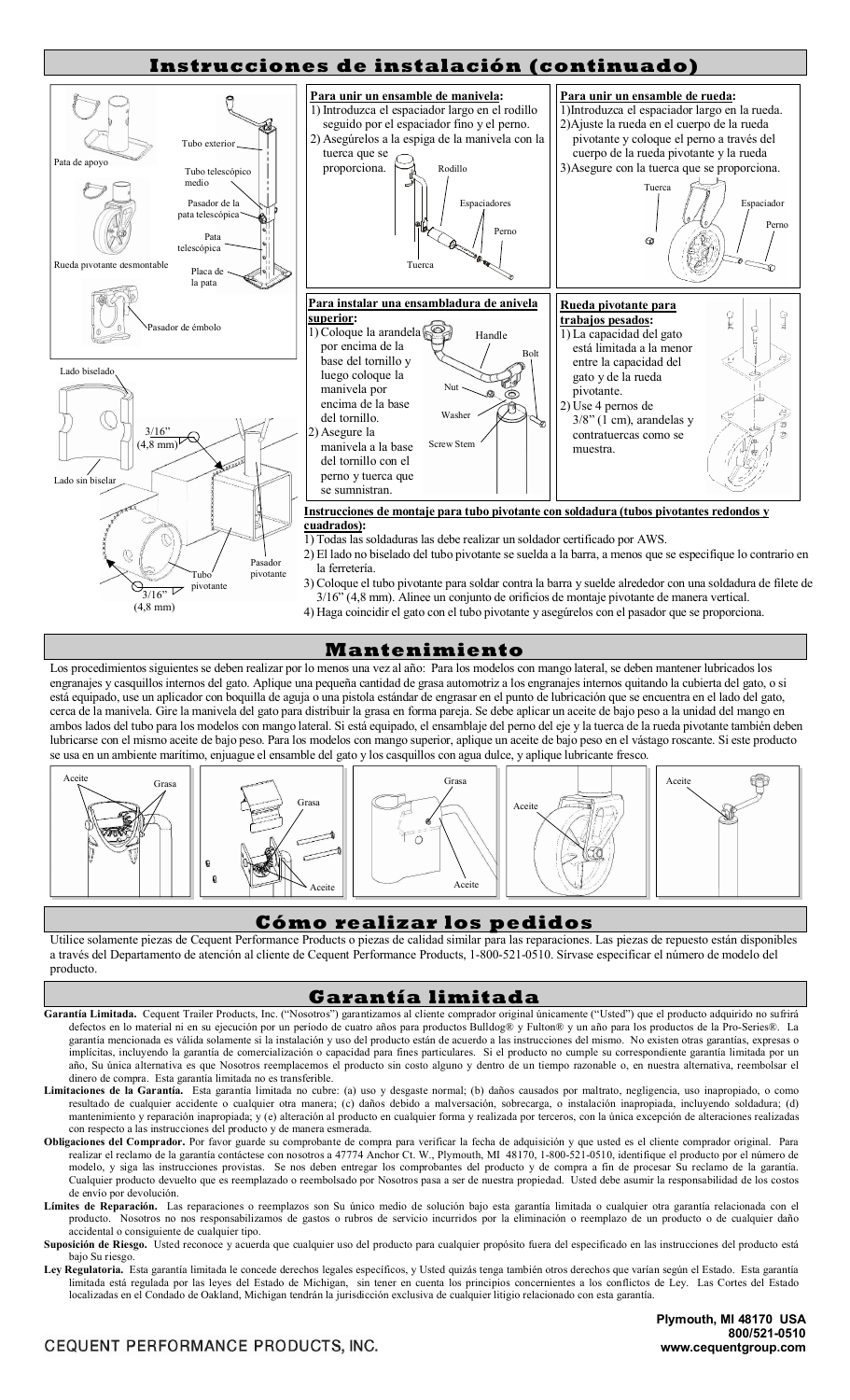## Stützräder





## **Lesen, verstehen, befolgen und verwahren Sie diese Anleitung**

Lesen, verstehen und befolgen Sie diese Anweisungen und Warnungen (Anleitungen), bevor Sie dieses Produkt installieren oder verwenden. Installieren und verwenden Sie dieses Produkt nur so, wie in dieser Anleitung vorgeschrieben. Eine unsachgemäße Installation oder Verwendung dieses Produkts kann zu Sachschäden, schweren Verletzungen und/oder Tod führen. Dieses Produkt darf nur von Personen installiert oder verwendet werden, denen diese Anleitung zur Verfügung gestellt wurde. Sie müssen alle Anweisungen und Warnungen für Produkt(e) lesen, verstanden haben und befolgen, die im Zusammenhang mit diesem Produkt verwendet oder installiert werden. Verwahren Sie diese Anleitung für zukünftige Installationen und Verwendung dieses Produkts.

#### **Ein Nichtbeachten der Warnungen und Anweisungen kann zu Schäden, schweren Verletzungen und/oder Tod führen. WARNUNG**

- Der Käufer/Besitzer muss sicherstellen, dass das Produkt gemäß dieser Anleitung installiert wird. Der Käufer/Besitzer darf das Produkt nicht umbauen oder verändern.
- Bediener und umstehende Personen dürfen nicht unter oder auf Teile dieses Produkts noch auf damit zu stützende Lasten treten.
- Schieben Sie das Stützrad vollständig ein und drehen Sie es, bevor Sie mit dem Schleppbetrieb beginnen.
- Wenn Sie einen Abstellfuß oder ein Abstellbein verwenden, prüfen Sie, ob der mitgelieferte Stift vollständig durch beide Seiten des Innenrohrs und des Abstellrohrs geführt ist, bevor Sie das Stützrad verwenden.
- Wenn Sie einen optionalen Abstellfuß oder eine Laufrolle verwenden, so entfernen Sie diese(n) vor dem Schleppbetrieb, um eine maximale Bodenfreiheit zu gewährleisten.
- Dieses Produkt darf nicht für den Transport des Arbeitsgeräts verwendet werden, an welchem es befestigt ist. Minimieren Sie die Bewegung des Arbeitsgeräts, solange das Stützrad unter Last steht.
- 
- den damit zu stützenden Lasten nicht spielen. Sichern Sie Ladung, Fahrzeug und Anhänger gegen Wegrollen (durch Blockieren der Räder), wenn Sie das Stützrad bedienen oder den Anhänger ankuppeln. Die Leistung des Stützrads ist beschränkt auf das niedrigere der Leistung von Stützrad, Fußplatte oder Laufrolle.
- Die Maximallast darf unter keinen Umständen überschritten werden. Die Nennlast finden Sie auf den Kennzeichnungen oder Schiebebildern auf dem Produkt. Setzen Sie sich im Zweifelsfall mit Cequent Performance Products unter 1-800-521-0510 oder [www.cequentgroup.com](http://www.cequentgroup.com) in Verbindung.

 Diese Stützräder sind für vertikale Belastung ausgelegt. Übermäßige Seitenkräfte können zum Versagen des Stützrades führen und sind daher zu vermeiden. Bevor Sie den Anhänger von Hand bewegen, kurbeln Sie ihn in die niedrigste Stellung.

 Wenn dieses Produkt ein Gelenkrohr besitzt, prüfen Sie, dass der Gelenkzapfen vollständig durch beide Seiten des Gelenkrohrs geführt ist.

Wenn dieses Produkt ein drehbares Stützrad besitzt,

Haltebügels, bevor Sie die Zugstange heben oder senken.

- Bevor Sie den Sprengring installieren, prüfen Sie die Nut am Sprengring und entfernen Sie vorhandene Fremdkörper. Setzen Sie den Sprengring vollständig in die Nut ein.
- Versuchen Sie nicht, Anklemmbügel oder Haltebügel an die Zugstange anzuschweißen. Für Anschweißanwendungen sind spezielle Bügel

erhältlich.

- Wenn dieses Produkt einen Abstellfuß oder ein Abstellbein besitzt, versuchen Sie niemals, den Abstellfuß oder das Abstellbein unter Last zu verstellen.
- Wenn dieses Produkt eine Zahnstangenwinde ist, heben Sie das Innengehäuse nicht über das Innenrohr hinaus.
- Diese Winden sind nicht für die Montage an runden Zugstangen ausgelegt.
- Alle Schweißarbeiten sind durch einen AWSbestätigten Schweißer durchzuführen.
- Ersetzen Sie verbogene, gebrochene oder verschlissene Teile stets, bevor Sie dieses Produkt verwenden.
- Kinder dürfen an oder in der Nähe dieses Produkts oder arretieren Sie den Raststift in einer Öffnung des **Installationsanleitung Warnung: Ein Nichtbeachten der Warnungen und Anweisungen<br>
kann zu Schäden, schweren Verletzungen und/oder Tod führen. kann zu Schäden, schweren Verletzungen und/oder Tod führen.**

Bevor Sie das Stützrad anbauen, prüfen Sie, dass es zu keiner Behinderung mit dem Zugfahrzeug, der Zugstange, dem Untergrund oder sonstigem Zubehör kommt, während es steht oder in Bewegung ist. Prüfen Sie vor der Installation auf Beeinträchtigungen in allen Positionen, einschließlich Griffbewegung und Drehbewegungen, so dies zutreffend ist. Prüfen Sie nach erfolgter Installation nochmals, ob Beeinträchtigungen vorhanden sind.